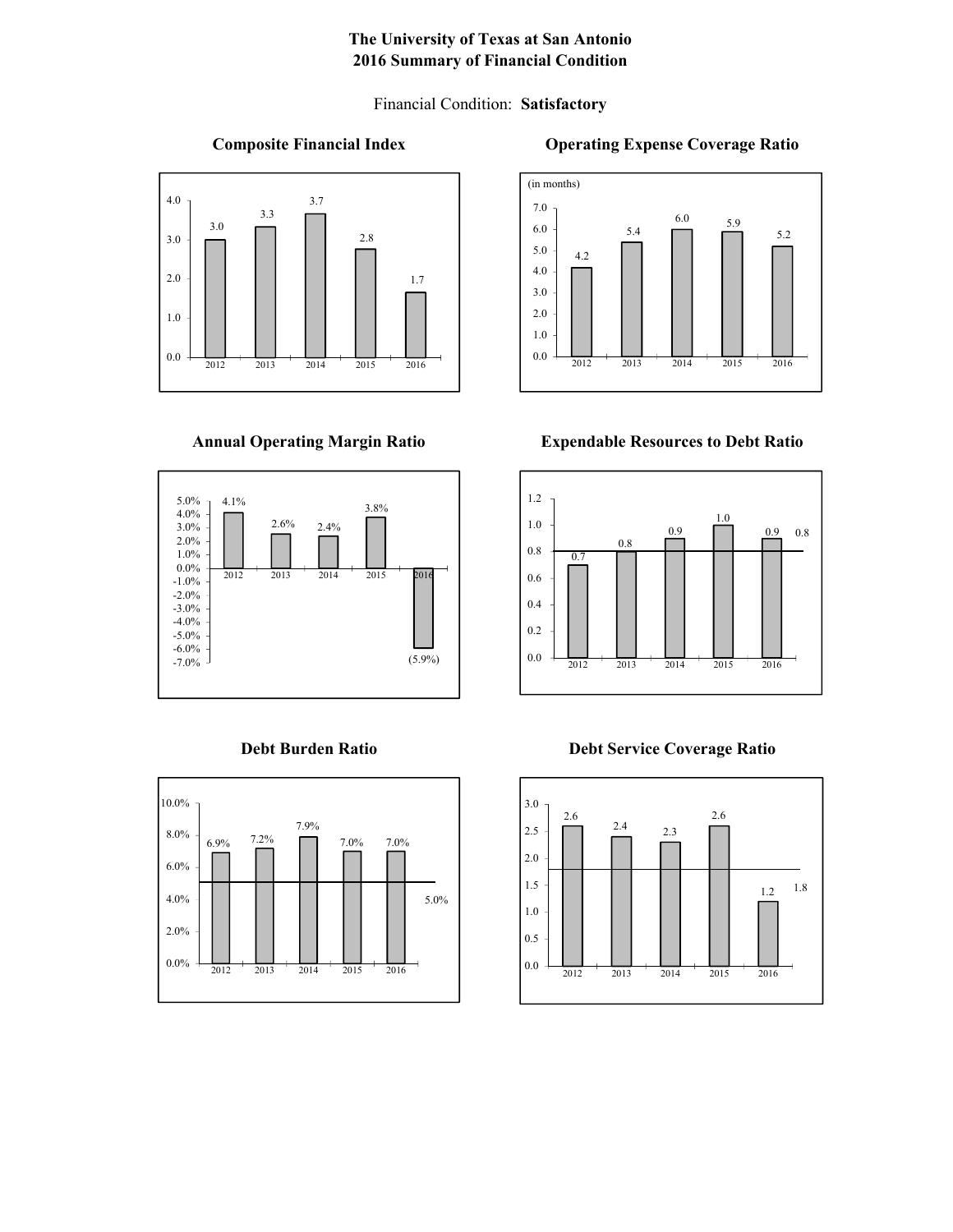# **The University of Texas at San Antonio 2016 Summary of Financial Condition Student Enrollment - Fall Full-time Equivalent**



*Composite Financial Index (CFI)* - U. T. San Antonio's CFI decreased from 2.8 in 2015 to 1.7 in 2016 primarily as a result of decreases in the annual operating margin and return on net position ratios. The decline in the annual operating margin ratio is discussed below. The decrease in the return on net position ratio was also driven by the decline in operating performance.

*Operating Expense Coverage Ratio -* U. T. San Antonio's operating expense coverage ratio decreased from 5.9 months in 2015 to 5.2 months in 2016 due to a \$15.6 million decrease in total unrestricted net position combined with an increase in total operating expenses (including interest expense) of \$27.8 million. The decrease in total unrestricted net position was primarily attributable to the decline in operating results in designated funds. Total operating expenses increased due to the following: a \$16.9 million increase in salaries and wages and payroll related costs as a result of recruitment and retention efforts associated with the Goldstar Initiative to recruit top-tier researchers, merit increases and increased benefits costs; a \$12.4 million increase in scholarships and fellowships expense primarily attributable to a \$6.4 million correction of a cash entry related to the conversion to PeopleSoft, as well as a decrease in discounts and adjustments driven by the decrease in the number of days for the fall semester recognized in August from 10 days in 2015 to 7 days in 2016, and an increase in exemptions of \$1.4 million; and a \$6.0 million increase in other operating expenses largely due to \$3.0 million in conversion clean-up adjustments, as well as increases in Intensive English, student official occasions and athletics expenses. These increases in operating expenses were partially offset by a decrease of \$7.3 million in materials and supplies primarily due to expenses incurred in 2015 to outfit the North Paseo Building and furnishing purchases for housing with no such comparable purchases in 2016.

*Annual Operating Margin Ratio -* U. T. San Antonio's annual operating margin ratio declined from 3.8% for 2015 to (5.9%) for 2016 due to a decrease in total operating revenues of \$21.3 million and an increase in total operating expenses of \$27.8 million. The driving forces behind the increase in total operating expenses are discussed above. The decrease in total operating revenues was primarily attributable to the following: a \$7.2 million decrease in net tuition and fees resulting from a decrease in non-resident credit hours and fewer number of days recognized as revenue for the subsequent fall term; a \$7.1 million decrease in gifts for operations due to the write-off of a \$3.9 million pledge for an endowment that was erroneously recorded as an operating gift combined with the end of the capital campaign in 2015; a \$5.7 million decrease in state appropriations as a result of a drop in statutory tuition dollars related to fewer non-resident students; and a \$3.5 million decrease in net investment income (excluding realized gains/losses and including the GEF transfer).

*Expendable Resources to Debt Ratio -* U. T. San Antonio's expendable resources to debt ratio decreased from 1.0 in 2015 to 0.9 in 2016. The decrease in this ratio was due to decreases in both total unrestricted net position of \$15.6 million, as previously discussed, and total restricted expendable net position (excluding expendable for capital projects) of \$5.3 million. Total restricted expendable net position (excluding restricted for capital projects) decreased as a result of expenses exceeding the revenues in restricted funds, including the write-off of a \$3.9 million pledge for an endowment that was erroneously recorded as an operating gift.

*Debt Burden Ratio -* U. T. San Antonio's debt burden ratio remained unchanged at 7.0% in 2016. The stability of this ratio was attributable to the growth in scholarships expense which is excluded from total operating expenses for purposes of this calculation and the relative stability in the debt service payments between years.

*Debt Service Coverage Ratio -* U. T. San Antonio's debt service coverage ratio decreased from 2.6 in 2015 to 1.2 in 2016. The decrease in this ratio was a result of the decline in operating performance as discussed in the annual operating margin ratio above.

*Full-Time Equivalent (FTE) Student Enrollment -* U. T. San Antonio's FTE student enrollment remained close to the fall 2015 level, as increases in graduate semester credit hours were offset by decreases in undergraduate and doctoral semester credit hours.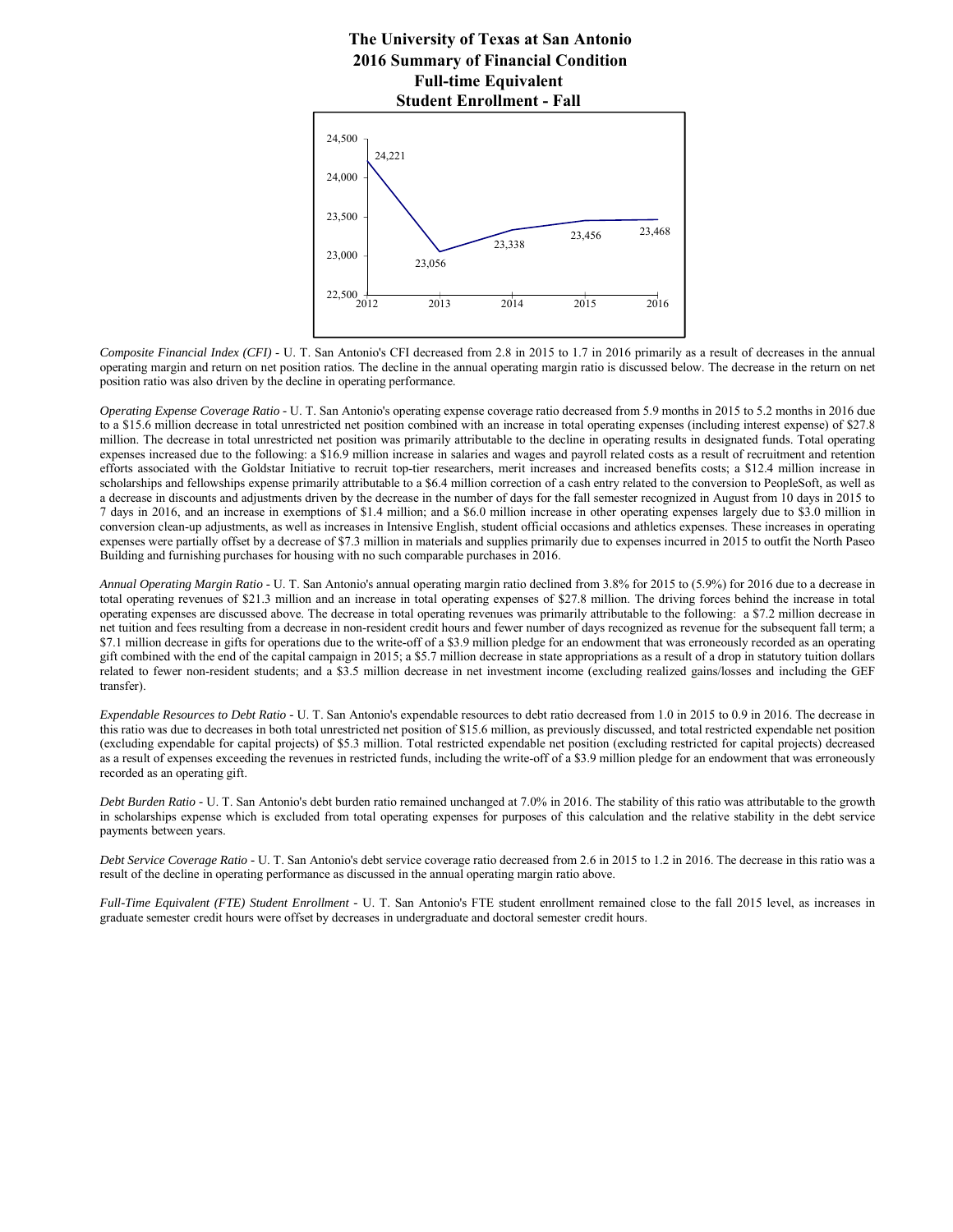# **Appendix A - Definitions of Evaluation Factors**

1. **Composite Financial Index (CFI)** – The CFI measures the overall financial health of an institution by combining four core ratios into a single score. The four core ratios used to compute the CFI are as follows: primary reserve ratio, expendable resources to debt ratio, return on net position ratio, and annual operating margin ratio.

|                                     | Conversion |     | <b>Strength</b>        |             | Weighting |     |                    |
|-------------------------------------|------------|-----|------------------------|-------------|-----------|-----|--------------------|
| <b>Core Ratio Values</b>            | Factor     |     | Factor                 |             | Factor    |     | <b>Score</b>       |
| Primary Reserve                     | 0.133      | $=$ | <b>Strength Factor</b> | X           | 35.0%     | $=$ | Score              |
| <b>Annual Operating Margin</b>      | $1.3\%$    | $=$ | <b>Strength Factor</b> | X           | $10.0\%$  | $=$ | Score              |
| Return on Net Position              | $2.0\%$    | $=$ | <b>Strength Factor</b> | X           | $20.0\%$  | $=$ | Score              |
| <b>Expendable Resources to Debt</b> | 0.417      | $=$ | <b>Strength Factor</b> | $\mathbf x$ | $35.0\%$  | $=$ | Score              |
|                                     |            |     |                        |             |           | $=$ | <b>Total Score</b> |

2. **Operating Expense Coverage Ratio** – This ratio measures an institution's ability to cover future operating expenses with available year-end balances. This ratio is expressed in number of months coverage.

> Total Unrestricted Net Position Total Operating Expenses + Interest Expense on Debt  $*$  12

3. **Annual Operating Margin Ratio** – This ratio indicates whether an institution is living within its available resources.

Op Rev+GR+Op Gifts+NonexchSP+Inv Inc+RAHC&AUF Trans+NSERB Appr+Hazelwood Trans–Op Exp & Int Exp Op Rev+GR+Op Gifts+NonexchSP+Inv Inc+RAHC&AUF Trans+NSERB Approp+Hazelwood Trans

4. **Expendable Resources to Debt Ratio** – This ratio measures an institution's ability to fund outstanding debt with existing net position balances should an emergency occur. Debt capacity thresholds are provided by the Office of Finance. An institution's debt capacity is largely determined by its ability to meet at least two of three minimum standards for debt service coverage, debt burden, and expendable resources to debt. According to *Strategic Financial Analysis for Higher Education*, Seventh Edition, the amount of restricted expendable net position that will be invested in plant should be excluded in the calculation of this ratio. Therefore, beginning in 2013 the amount of restricted expendable for capital projects is excluded from the numerator. The minimum expendable resources to debt ratio is 0.8 times.

Restricted Expendable Net Position (excluding expendable for capital projects) + Unrestricted Net Position Debt not on Institution's Books

5. **Debt Burden Ratio** – This ratio examines the institution's dependence on borrowed funds as a source of financing and the cost of borrowing relative to overall expenses. Debt capacity thresholds are provided by the Office of Finance. An institution's debt capacity is largely determined by its ability to meet at least two of three minimum standards for debt service coverage, debt burden, and expendable resources to debt. The maximum debt burden ratio is 5.0%.

Debt Service Transfers

Operating Exp. (excluding Scholarships Exp.) + Interest Exp.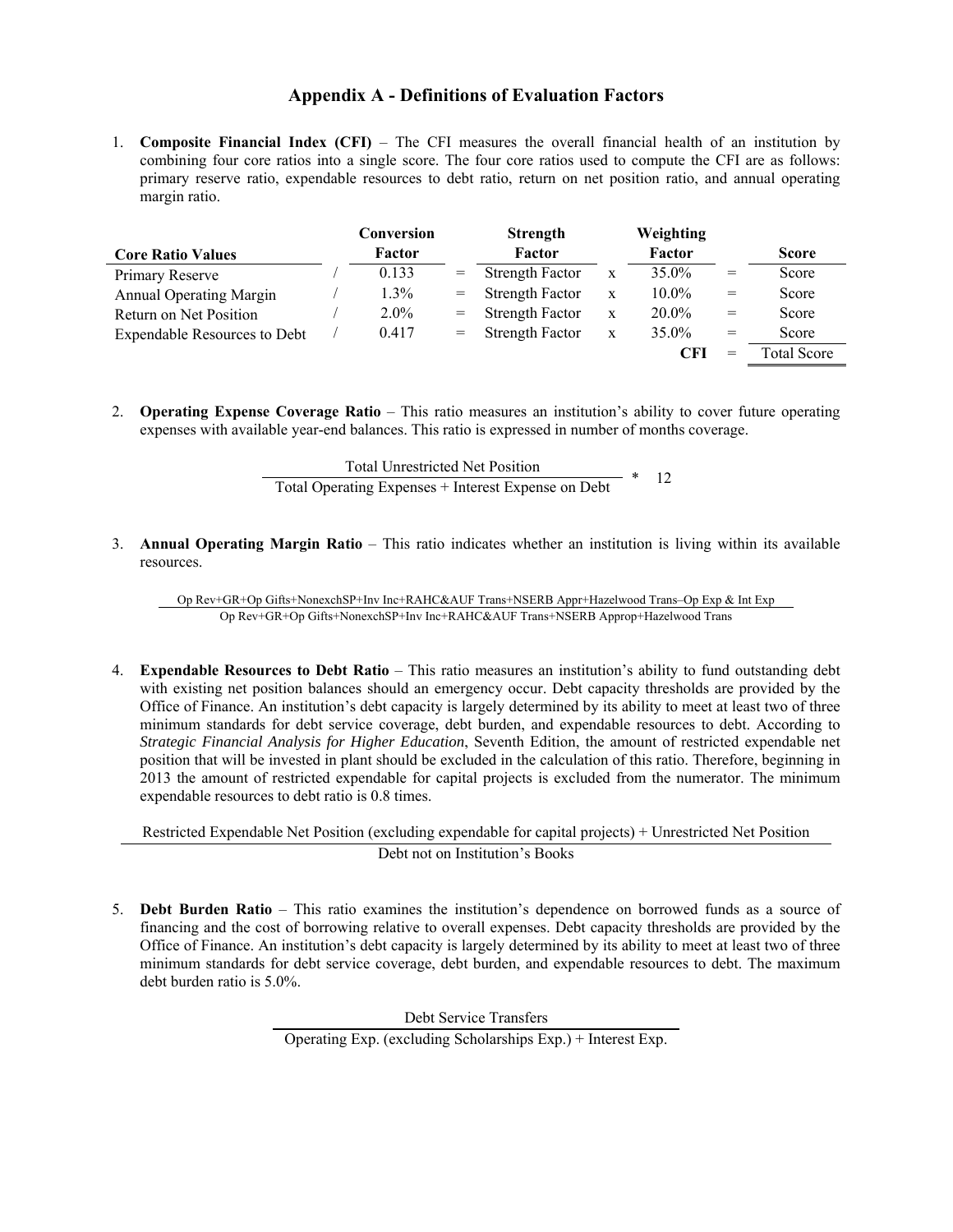# **Appendix A - Definitions of Evaluation Factors (Continued)**

6. **Debt Service Coverage Ratio** – This ratio measures the actual margin of protection provided to investors by annual operations. Moody's excludes actual investment income from its calculation of total operating revenue and instead uses a normalized investment income. Moody's applies 5% of the average of the previous three years' market value of cash and investments to compute normalized investment income. In order to be consistent with the Office of Finance's calculation of the debt service coverage ratio, normalized investment income as defined above is used for the calculation of this ratio only. Debt capacity thresholds are provided by the Office of Finance. An institution's debt capacity is largely determined by its ability to meet at least two of three minimum standards for debt service coverage, debt burden, and expendable resources to debt. The minimum debt service coverage ratio is 1.8 times.

#### Op Rev+GR+Op Gifts+NonexchSP+Norm Inv Inc+RAHC&AUF Trans+NSERB+Hazelwood Trans–Op Exp+Depr Debt Service Transfers

7. **Primary Reserve Ratio** - This ratio measures the financial strength of an institution by comparing expendable net position to total expenses. This ratio provides a snapshot of financial strength and flexibility by indicating how long the institution could function using its expendable reserves without relying on additional net position generated by operations. According to *Strategic Financial Analysis for Higher Education*, Seventh Edition, the amount of restricted expendable net position that will be invested in plant should be excluded in the calculation of this ratio. Therefore, beginning in 2013 the amount of restricted expendable for capital projects is excluded from the numerator.

Expendable Net Position (excluding expendable for capital projects) + Unrestricted Net Position Total Operating Expenses + Interest Expense on Debt

8. **Return on Net Position Ratio –** This ratio determines whether the institution is financially better off than in previous years by measuring total economic return. An improving trend indicates that the institution is increasing its net position and is likely to be able to set aside financial resources to strengthen its future financial flexibility.

> Change in Net Position (Adjusted for Change in Debt not on Institution's Books) Beginning Net Position – Debt not on Institution's Books

9. **Full-Time Equivalent (FTE) Student Enrollment** - Total semester credit hours taken by students during the fall semester, divided by factors of 15 for undergraduate students, 12 for graduate and special professional students, and 9 for doctoral students to arrive at the full-time equivalent (FTE) students represented by the course hours taken.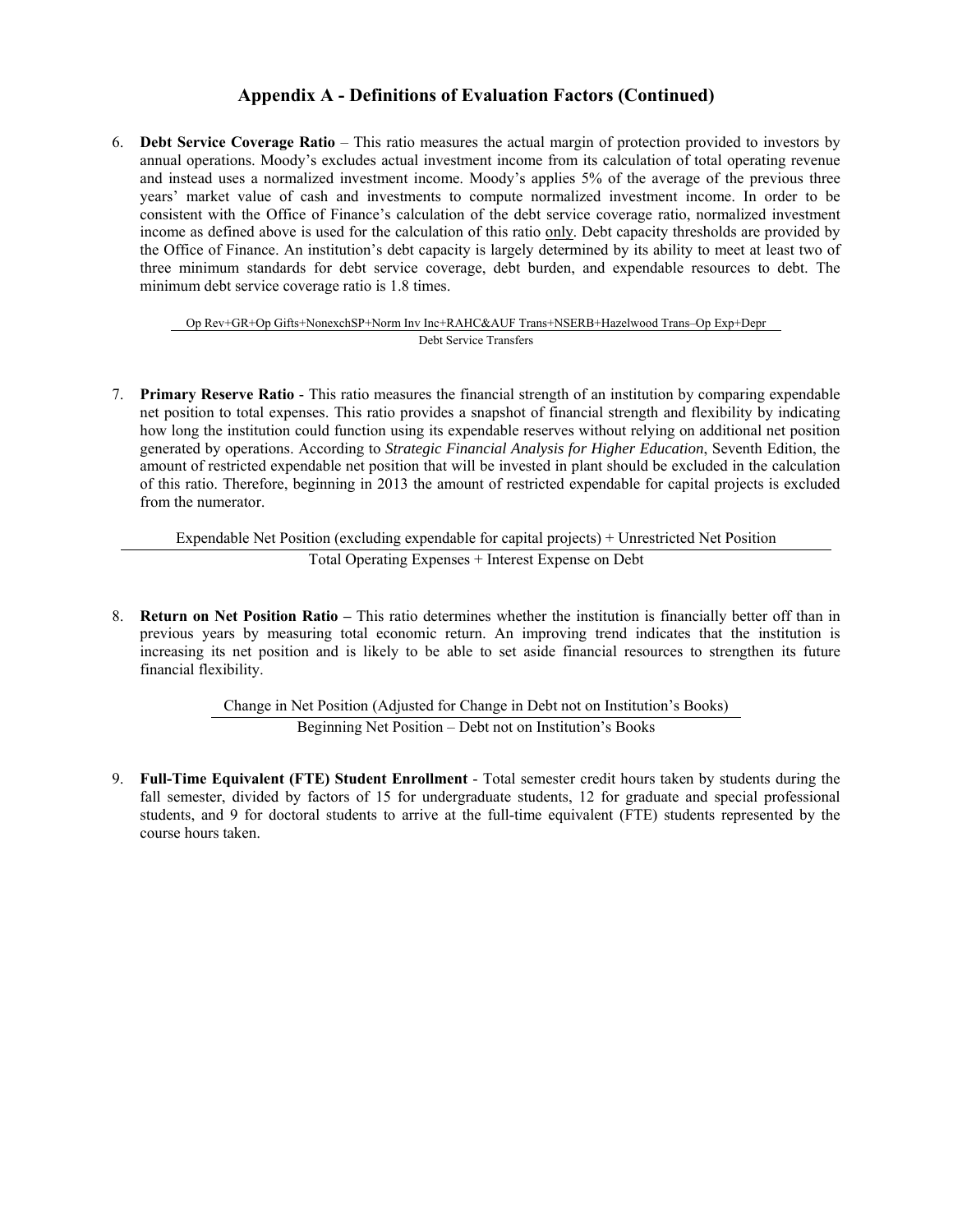#### **Appendix A - Definitions of Evaluation Factors (Continued)**

The categories, which are utilized to indicate the assessment of an institution's financial condition, are "Satisfactory," "Watch," and "Unsatisfactory." In most cases the rating is based upon the trends of the financial ratios unless isolated financial difficulties in particular areas are material enough to threaten the overall financial results.

**Satisfactory** – an institution assigned this assessment exhibits a general history of relatively stable or increasing financial ratios. The CFI remains relatively stable within the trend period. However, the CFI can fluctuate depending upon the underlying factors contributing to the fluctuation with respect to the overall mission of an institution. The CFI must be analyzed in conjunction with the trends in the other ratios analyzed. The operating expense coverage ratio should be at or above a two-month benchmark and should be stable or improving. The annual operating margin ratio could be both positive and negative during the trend period due to nonrecurring items. Some of these items include unexpected reductions in external sources of income, such as state appropriations, gifts and investment income, all of which are unpredictable and subject to economic conditions. The Office of Finance uses the expendable resources to debt ratio, debt burden ratio, and debt service coverage ratio, which are the same ratios the bond rating agencies calculate for the System. Trends in these ratios can help determine if an institution has additional debt capacity or has assumed more debt than it can afford to service. In general, an institution's expendable resources to debt and debt service coverage ratios should exceed the Office of Finance's standards of 0.8 times and 1.8 times, respectively, while the debt burden ratio should fall below the Office of Finance's standard of 5.0%. Full-time equivalent (FTE) student enrollment must be relatively stable or increasing. Isolated financial difficulties in particular areas may be evident, but must not be material enough to threaten the overall financial health of an institution.

**Watch** – an institution assigned this assessment exhibits a history of relatively unstable or declining financial ratios. The CFI is less stable and/or the fluctuations are not expected given the mission of an institution. The operating expense coverage ratio can be at or above a two-month benchmark, but typically shows a declining trend. Annual operating margin ratio is negative or near break-even during the trend period due to recurring items, material operating difficulties or uncertainties caused by either internal management decisions or external factors. Trends in the expendable resources to debt ratio, debt burden ratio, and debt service coverage ratio can help determine if an institution has additional debt capacity or has assumed more debt than it can afford to service. FTE student enrollment can be stable or declining, depending upon competitive alternatives or recruitment and retention efforts. Isolated financial difficulties in particular areas may be evident and can be material enough to threaten the overall financial health of an institution.

**Unsatisfactory** – an institution assigned this assessment exhibits a history of relatively unstable financial ratios. The CFI is very volatile and does not support the mission of an institution. The operating expense coverage ratio may be below a two-month benchmark and shows a declining trend. The annual operating margin ratio is predominately volatile or negative during the trend period due to material operating difficulties or uncertainties caused by either internal management decisions or external factors. Trends in the expendable resources to debt ratio, debt burden ratio, and debt service coverage ratio can help determine if an institution has additional debt capacity or has assumed more debt than it can afford to service. The FTE student enrollment can be stable or declining, depending upon competitive alternatives or recruitment and retention efforts. Widespread financial difficulties in key areas are evident and are material enough to further threaten the overall financial health of an institution. For institutions rated "Unsatisfactory," the Chancellor and the appropriate Executive Vice Chancellors will request the institutions to develop a specific financial plan of action to improve the institution's financial condition. By policy, institutions rated "Unsatisfactory" are not permitted to invest in the Intermediate Term Fund. Progress towards the achievement of the plans will be periodically discussed with the Chief Business Officer and President, and representatives from the System Offices of Business, Academic, and/or Health Affairs, as appropriate.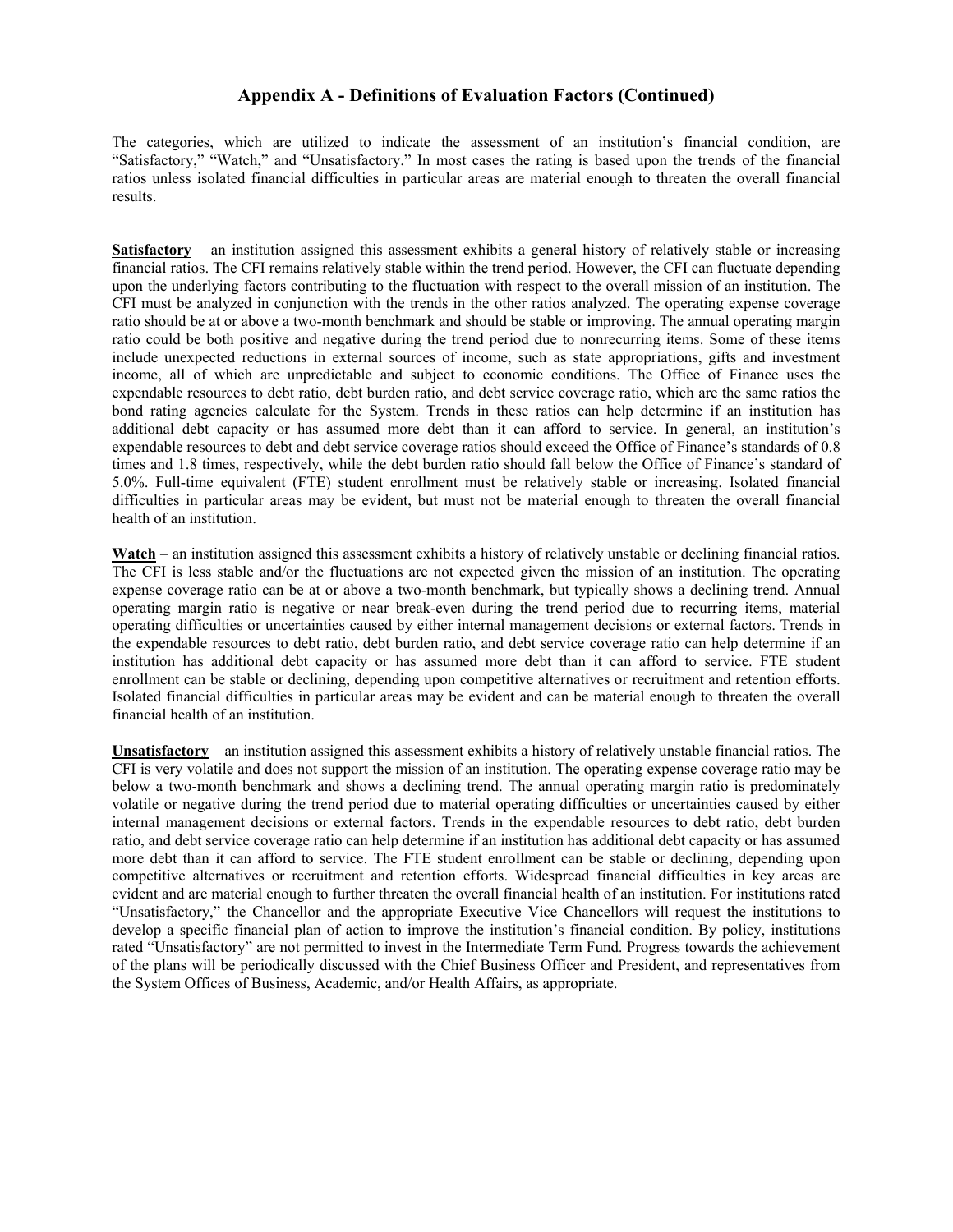# **Appendix B - Calculation of Composite Financial Index Academic Institutions As of August 31, 2016**

|                                     | Ratio              | Conversion Strength Weighting |                    |            |                                            |
|-------------------------------------|--------------------|-------------------------------|--------------------|------------|--------------------------------------------|
| Ratio                               | Value              | Factor                        | Factor             | Factor     | Score                                      |
| Primary Reserve                     | 0.70 /             | $0.133 =$                     | $5.26 \text{ x}$   | $35.0\% =$ | 1.84                                       |
| <b>Annual Operating Margin</b>      | $9.50\%$ /         | $1.3\% =$                     | $7.31 \mathrm{x}$  | $10.0\% =$ | 0.73                                       |
| Return on Net Position              | 10.40% /           | $2.0\% =$                     | $5.20 \mathrm{x}$  | $20.0\% =$ | 1.04                                       |
| <b>Expendable Resources to Debt</b> | 1.20<br>$\sqrt{2}$ | $0.417 =$                     | $2.88\text{ x}$    | $35.0\% =$ | 1.01                                       |
|                                     |                    |                               |                    | <b>CFI</b> | 4.6                                        |
| <b>U. T. Austin</b>                 |                    |                               |                    |            |                                            |
|                                     | Ratio              | Conversion Strength Weighting |                    |            |                                            |
| Ratio                               | Value              | Factor                        | Factor             | Factor     | Score                                      |
| Primary Reserve                     | 1.30 /             | $0.133 =$                     | $9.77 \times$      | $35.0\% =$ | 3.42                                       |
| <b>Annual Operating Margin</b>      | $5.20\%$ /         | $1.3\% =$                     | $4.00 \mathrm{x}$  | $10.0\% =$ | 0.40                                       |
| Return on Net Position              | $5.60\%$ /         | $2.0\% =$                     | $2.80\text{ x}$    | $20.0\% =$ | 0.56                                       |
| <b>Expendable Resources to Debt</b> | 2.20<br>$\sqrt{2}$ | $0.417 =$                     | 5.28 x             | $35.0\% =$ | 1.85                                       |
|                                     |                    |                               |                    | <b>CFI</b> | 6.2                                        |
| <b>U. T. Dallas</b>                 |                    |                               |                    |            |                                            |
|                                     | Ratio              | Conversion                    | Strength Weighting |            |                                            |
| Ratio                               | Value              | Factor                        | Factor             | Factor     | Score                                      |
| Primary Reserve                     | 0.60 /             | $0.133 =$                     | 4.51 x             | $35.0\% =$ | 1.58                                       |
| <b>Annual Operating Margin</b>      | $4.10\%$ /         | $1.3\% =$                     | $3.15 \times$      | $10.0\% =$ | 0.32                                       |
|                                     | 12.00% /           | $2.0\% =$                     | $6.00\text{ x}$    | $20.0\% =$ | 1.20                                       |
| Return on Net Position              |                    |                               |                    |            | 0.50                                       |
|                                     | 0.60<br>$\sqrt{ }$ | $0.417 =$                     | $1.44 \text{ x}$   | $35.0\% =$ |                                            |
| <b>Expendable Resources to Debt</b> |                    |                               |                    | <b>CFI</b> |                                            |
| <b>U. T. El Paso</b>                |                    |                               |                    |            |                                            |
|                                     | Ratio              | Conversion                    | Strength Weighting |            |                                            |
| Ratio                               | Value              | Factor                        | Factor             | Factor     |                                            |
| Primary Reserve                     | 0.50 /             | $0.133 =$                     | 3.76 x             | $35.0\% =$ |                                            |
| <b>Annual Operating Margin</b>      | $-3.60\%$ /        | $1.3\% =$                     | $-2.77 \times$     | $10.0\% =$ |                                            |
| Return on Net Position              | $-1.30\%$ /        | $2.0\% =$                     | $-0.65$ x          | $20.0\% =$ | 3.6<br>Score<br>1.32<br>$-0.28$<br>$-0.13$ |
| <b>Expendable Resources to Debt</b> | 0.90<br>$\sqrt{ }$ | $0.417 =$                     | $2.16\ x$          | $35.0\% =$ | 0.76                                       |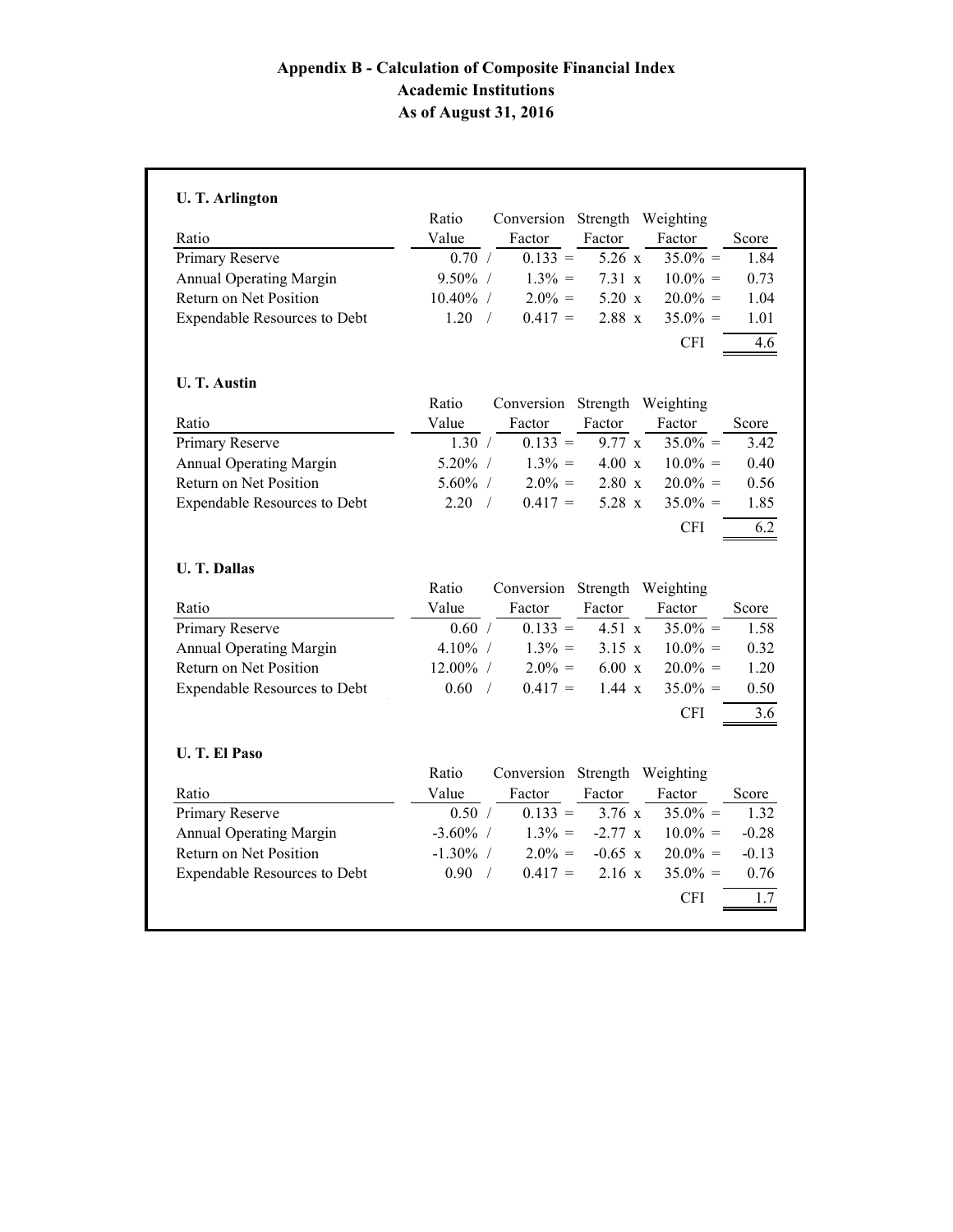# **Appendix B - Calculation of Composite Financial Index Academic Institutions As of August 31, 2016 (continued)**

|                                     | Ratio                 | Conversion                    |                   | Strength Weighting |                                                                                                   |
|-------------------------------------|-----------------------|-------------------------------|-------------------|--------------------|---------------------------------------------------------------------------------------------------|
| Ratio                               | Value                 | Factor                        | Factor            | Factor             | Score                                                                                             |
| Primary Reserve                     | 0.40 /                | $0.133 =$                     | $3.01 \mathrm{x}$ | $35.0\% =$         | 1.05                                                                                              |
| <b>Annual Operating Margin</b>      | $-3.10\%$ /           | $1.3\% =$                     | $-2.38 \times$    | $10.0\% =$         | $-0.24$                                                                                           |
| Return on Net Position              | 2.30% /               | $2.0\% =$                     | $1.15 \text{ x}$  | $20.0\% =$         | 0.23                                                                                              |
| <b>Expendable Resources to Debt</b> | 0.20<br>$\sqrt{2}$    | $0.417 =$                     | $0.48\ x$         | $35.0\% =$         | 0.17                                                                                              |
|                                     |                       |                               |                   | <b>CFI</b>         | 1.2                                                                                               |
| <b>U. T. Rio Grande Valley</b>      |                       |                               |                   |                    |                                                                                                   |
|                                     | Ratio                 | Conversion Strength Weighting |                   |                    |                                                                                                   |
| Ratio                               | Value                 | Factor                        | Factor            | Factor             | Score                                                                                             |
| Primary Reserve                     | 0.40 /                | $0.133 =$                     | $3.01 \mathrm{x}$ | $35.0\% =$         | 1.05                                                                                              |
| <b>Annual Operating Margin</b>      | $2.40\%$ /            | $1.3\% =$                     | $1.85 \mathrm{x}$ | $10.0\% =$         | 0.18                                                                                              |
| Return on Net Position              | 50.50% /              | $2.0\% =$                     | 25.25 x           | $20.0\% =$         | 5.05                                                                                              |
| <b>Expendable Resources to Debt</b> | 1.40<br>$\frac{1}{2}$ | $0.417 =$                     | $3.36 \times$     | $35.0\% =$         | 1.18                                                                                              |
|                                     |                       |                               |                   | <b>CFI</b>         | 7.5                                                                                               |
| <b>U. T. San Antonio</b>            |                       |                               |                   |                    |                                                                                                   |
|                                     | Ratio                 |                               |                   |                    |                                                                                                   |
|                                     |                       | Conversion Strength Weighting |                   |                    |                                                                                                   |
| Ratio                               | Value                 | Factor                        | Factor            | Factor             |                                                                                                   |
| Primary Reserve                     | 0.60 /                | $0.133 =$                     | $4.51 \mathrm{x}$ | $35.0\% =$         |                                                                                                   |
| <b>Annual Operating Margin</b>      | $-5.90\%$ /           | $1.3\% =$                     | $-4.54 x$         | $10.0\% =$         |                                                                                                   |
| Return on Net Position              | $-2.20\%$ /           | $2.0\% =$                     | $-1.10 x$         | $20.0\% =$         |                                                                                                   |
| <b>Expendable Resources to Debt</b> | 0.90<br>$\sqrt{ }$    | $0.417 =$                     | $2.16 \text{ x}$  | $35.0\% =$         |                                                                                                   |
|                                     |                       |                               |                   | <b>CFI</b>         |                                                                                                   |
| U. T. Tyler                         |                       |                               |                   |                    |                                                                                                   |
|                                     | Ratio                 | Conversion Strength Weighting |                   |                    |                                                                                                   |
| Ratio                               | Value                 | Factor                        | Factor            | Factor             |                                                                                                   |
| Primary Reserve                     | 0.60 /                | $0.133 =$                     | 4.51 x            | $35.0\% =$         |                                                                                                   |
| <b>Annual Operating Margin</b>      | $-9.30\%$ /           | $1.3\% =$                     | $-7.15 x$         | $10.0\% =$         |                                                                                                   |
| Return on Net Position              | $-10.60\%$ /          | $2.0\% =$                     | $-5.30 x$         | $20.0\% =$         |                                                                                                   |
| <b>Expendable Resources to Debt</b> | 0.60<br>$\sqrt{2}$    | $0.417 =$                     | $1.44 \times$     | $35.0\% =$         | Score<br>1.58<br>$-0.45$<br>$-0.22$<br>0.76<br>1.7<br>Score<br>1.58<br>$-0.72$<br>$-1.06$<br>0.50 |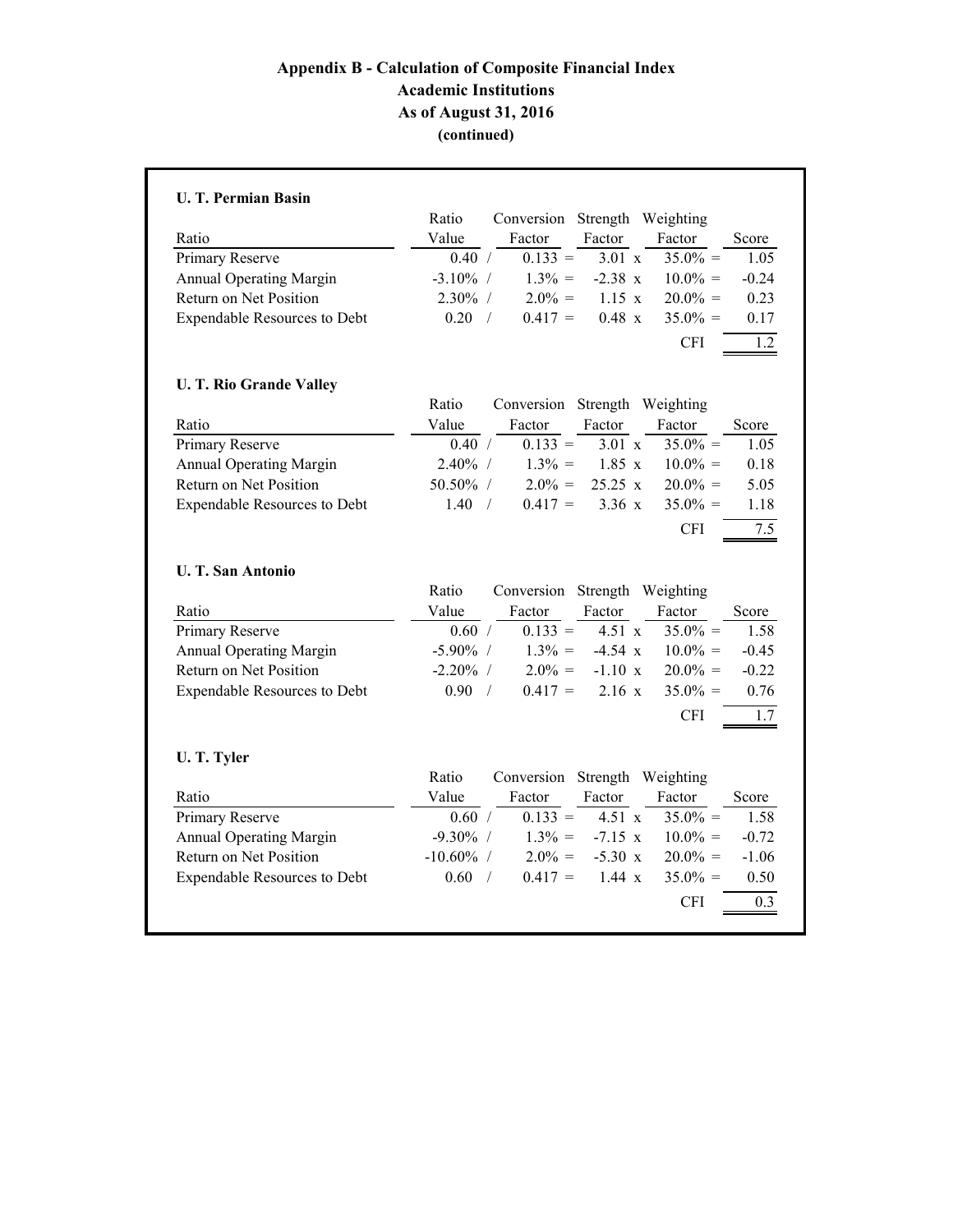# **Appendix C - Calculation of Expendable Net Position Academic Institutions As of August 31, 2016 (In Millions)**

|                         |                     | Restricted Expendable Net Position     |                     |         | Total                        | Total                      | Less:<br>Restricted      | Total Exp.<br><b>Net Position</b> |  |
|-------------------------|---------------------|----------------------------------------|---------------------|---------|------------------------------|----------------------------|--------------------------|-----------------------------------|--|
| Institution             | Capital<br>Projects | <b>Funds Functioning</b><br>Restricted | Other<br>Expendable | Total   | Unrestricted<br>Net Position | Expendable<br>Net Position | Exp for<br>Cap. Projects | Excluding<br>Cap. Projects        |  |
| U. T. Arlington         | \$<br>59.5          | 4.1                                    | 62.5                | 126.2   | 330.1                        | 456.3                      | (59.5)                   | 396.8                             |  |
| U. T. Austin            | 168.6               | 235.8                                  | 1,795.5             | 2,199.9 | 1,256.3                      | 3,456.2                    | (168.6)                  | 3,287.6                           |  |
| U. T. Dallas            | 79.9                | 23.5                                   | 185.8               | 289.2   | 141.3                        | 430.5                      | (79.9)                   | 350.6                             |  |
| U. T. El Paso           | (0.3)               | 17.7                                   | 131.6               | 149.1   | 59.4                         | 208.4                      | 0.3                      | 208.7                             |  |
| U. T. Permian Basin     | 3.0                 | 0.4                                    | 26.8                | 30.2    | 6.2                          | 36.4                       | (3.0)                    | 33.3                              |  |
| U. T. Rio Grande Valley | 18.9                | 1.3                                    | 52.4                | 72.6    | 121.9                        | 194.6                      | (18.9)                   | 175.7                             |  |
| U. T. San Antonio       | 1.3                 | 1.5                                    | 64.9                | 67.8    | 230.8                        | 298.6                      | (1.3)                    | 297.3                             |  |
| U. T. Tyler             | 32.8                | 1.6                                    | 46.1                | 80.6    | 37.2                         | 117.8                      | (32.8)                   | 85.0                              |  |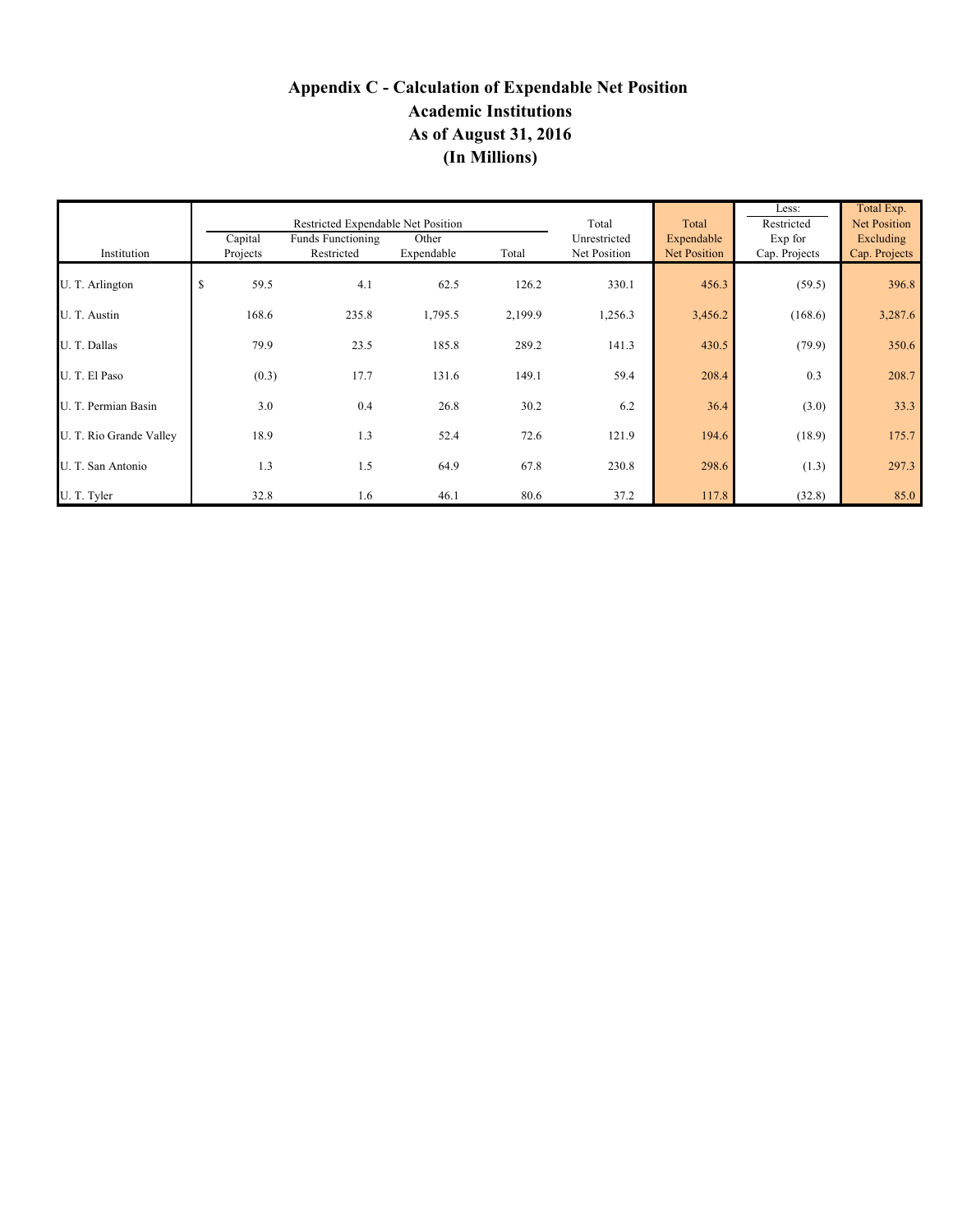# **Appendix D - Calculation of Annual Operating Margin Academic Institutions As of August 31, 2016 (In Millions)**

|                         | Income/(Loss)<br>Less: Nonoperating Items |          |                          |             |               |               | Other Adjustments |                          |            |           |          |           |
|-------------------------|-------------------------------------------|----------|--------------------------|-------------|---------------|---------------|-------------------|--------------------------|------------|-----------|----------|-----------|
|                         | <b>Before Other</b>                       |          |                          |             |               |               | Minus:            | Plus:                    | Plus:      | Plus:     | Plus:    |           |
|                         | Rev., Exp.,                               | Other    | Other                    | Gain/Loss   | Net Increase/ | Margin        | Realized          | AUF,                     |            |           |          | Annual    |
|                         | Gains/(Losses)                            | Nonop.   | Nonop.                   | on Sale of  | (Decrease) in | From          | Gains/            | RAHC &                   | <b>GEF</b> | Hazelwood | Interest | Operating |
| Institution             | & Transfers                               | Revenues | Expenses                 | Cap. Assets | FV of Inv.    | <b>SRECNA</b> | (Losses)          | <b>NSERB</b>             | Transfer   | Transfers | Expense  | Margin    |
|                         |                                           |          |                          |             |               |               |                   |                          |            |           |          |           |
| U. T. Arlington         | 70.4<br>\$.                               | $\sim$   | (0.9)                    | (0.8)       | 2.0           | 69.8          |                   | $\sim$                   | 1.4        | 0.9       | (11.6)   | 60.5      |
| U. T. Austin            | (183.5)                                   | 26.7     | (0.7)                    | (19.3)      | (39.7)        | (150.5)       | (0.1)             | 297.7                    | 34.3       | 1.9       | (42.5)   | 141.1     |
| U. T. Dallas            | 34.3                                      |          |                          | (1.9)       | (10.3)        | 46.5          | 13.9              | 6.5                      | 4.0        | 0.5       | (18.2)   | 25.4      |
| U. T. El Paso           | (12.2)                                    | 0.1      | (0.2)                    | (2.1)       | (2.3)         | (7.6)         | 0.8               | $\sim$                   | 1.9        | 0.5       | (9.2)    | (15.2)    |
| U. T. Permian Basin     | 2.1                                       | 0.1      | ۰                        |             | (0.1)         | 2.1           | (0.3)             | $\overline{\phantom{a}}$ | 0.4        | 0.1       | (5.4)    | (2.5)     |
| U. T. Rio Grande Valley | 15.3                                      | 0.3      | ٠                        | (1.3)       | 0.7           | 15.6          | (0.2)             | 0.6                      | 0.5        | 0.5       | (6.3)    | 11.2      |
| U. T. San Antonio       | (18.6)                                    | 0.1      | $\overline{\phantom{a}}$ | (0.4)       | (0.2)         | (18.0)        | 0.3               | $\overline{\phantom{a}}$ | 1.4        | 1.7       | (14.4)   | (29.6)    |
| U. T. Tyler             | (9.6)                                     |          |                          |             | (0.2)         | (9.3)         |                   |                          | $0.8\,$    | 0.2       | (3.6)    | (11.8)    |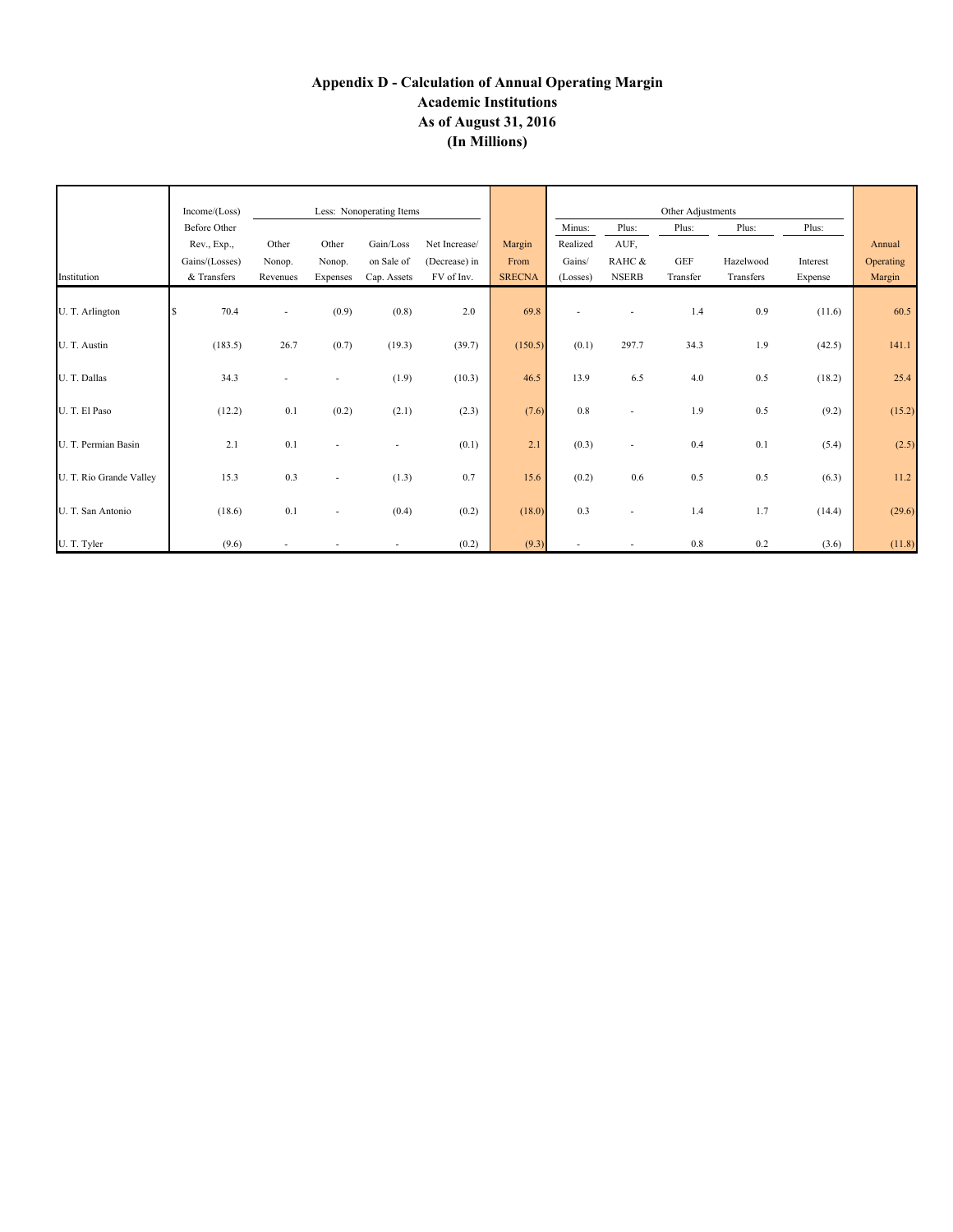# **Appendix E - Academic Institutions' Evaluation Factors 2016 Analysis of Financial Condition**



**Operating Expense Coverage Ratio**





#### **Annual Operating Margin Ratio**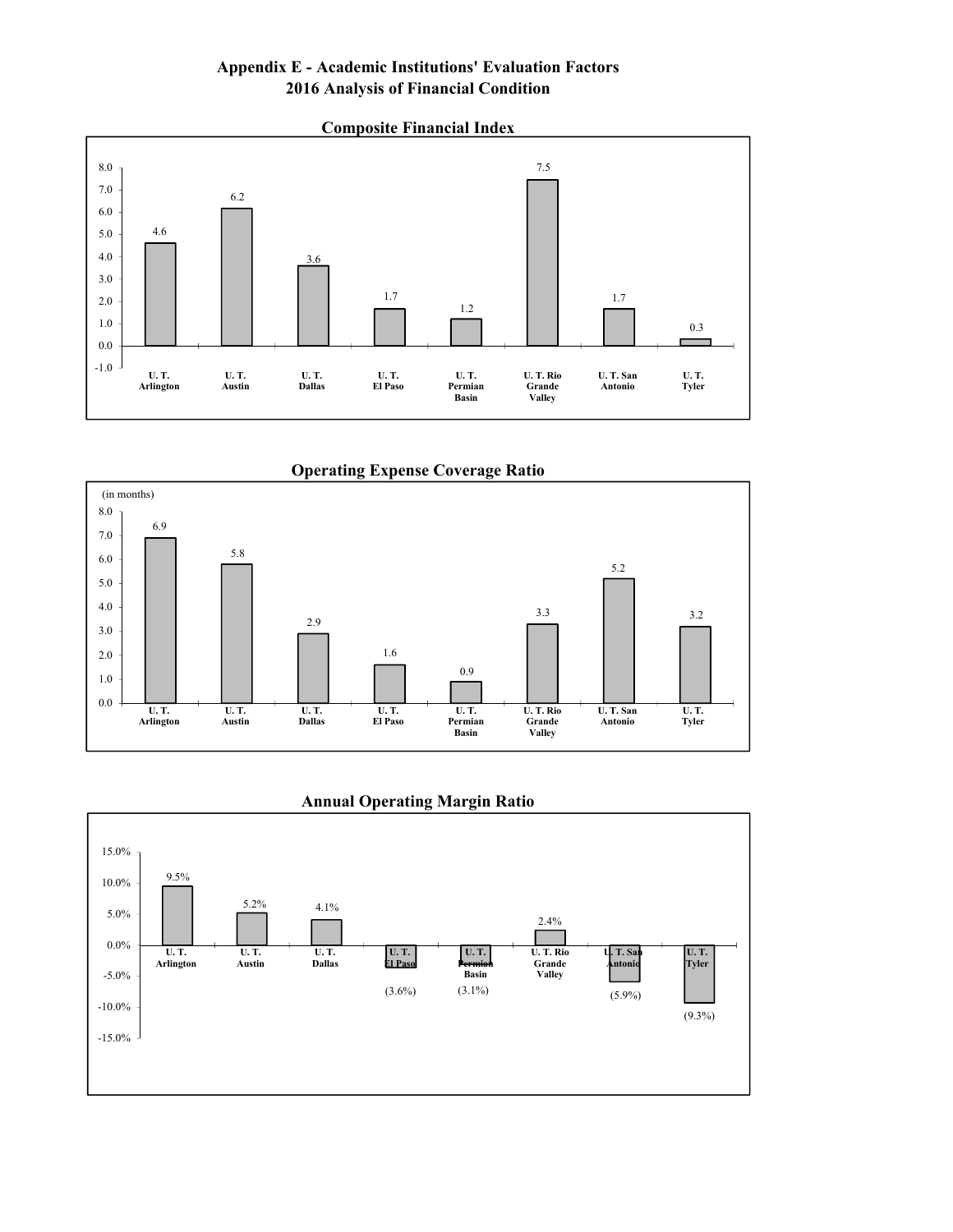# **Appendix E - Academic Institutions' Evaluation Factors 2016 Analysis of Financial Condition**